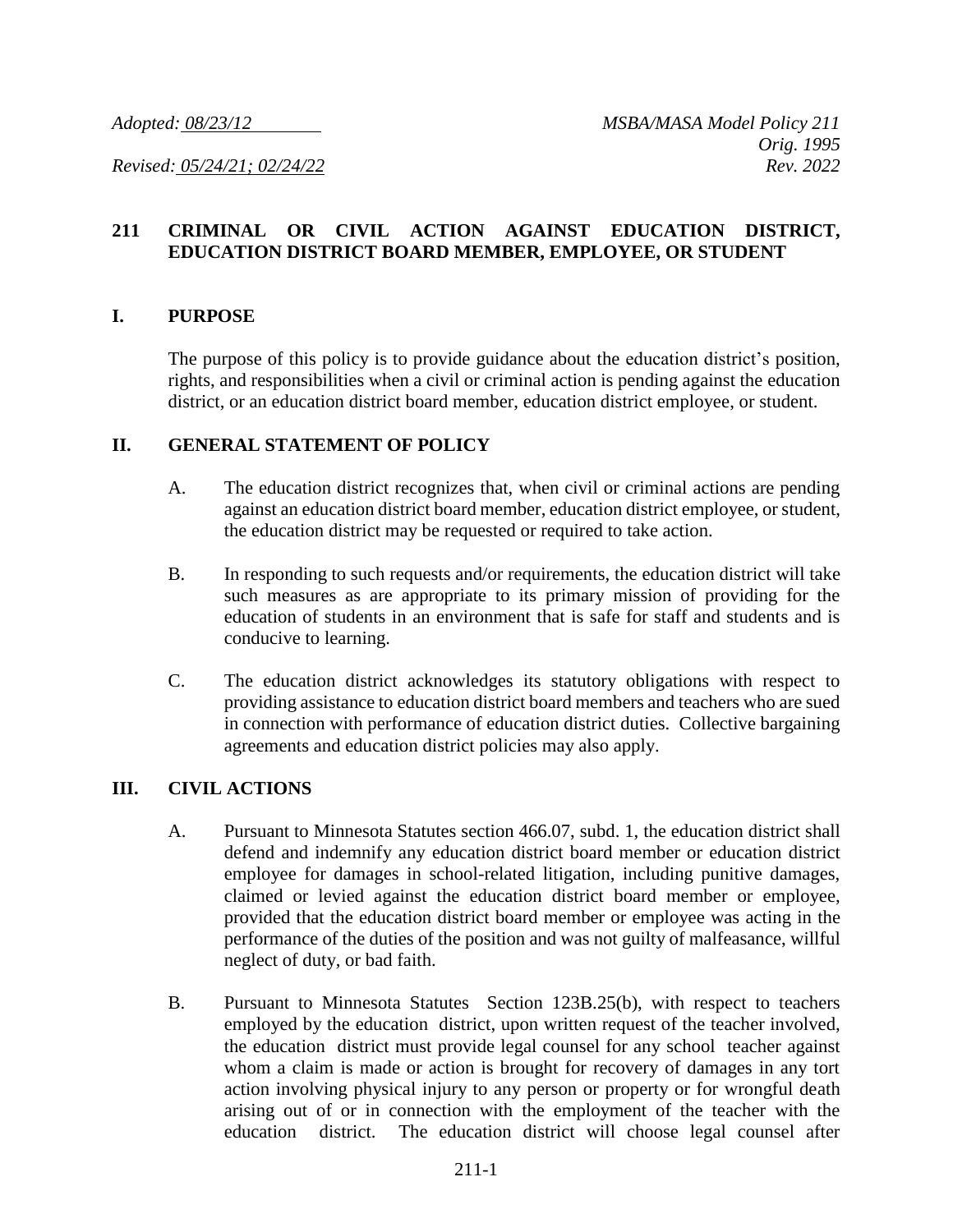consultation with the teacher.

## C. Data Practices

Educational data and personnel data maintained by the education district may be sought as evidence in a civil proceeding. The education district will release the data only pursuant to the Minnesota Government Data Practices Act, Minnesota Statutes chapter 13 and to the Family Educational Rights and Privacy Act, 20 United States Code § 1232g, and related regulations. When an employee is subpoenaed and is expected to testify regarding educational data or personnel data, to the employee will inform the building administrator or designated supervisor, who shall immediately inform the executive director or designee. No education district board member or employee may release data without consultation in advance with the education district official designated as the responsible authority for the collection, use, and dissemination of data.

## D. Service of Subpoenas

Education district officers and employees will normally not be involved in providing service of process for third parties in the school setting.

## E. Leave to Testify

Leave for employees appearing in court, either when sued or under subpoena to testify, will be considered in accordance with education district personnel policies and applicable collective bargaining agreements.

# **IV. CRIMINAL CHARGES OR CONDUCT**

### A. Employees

- 1. The education district expects that its employees serve as positive role models for students. As role models for students, employees have a duty to conduct themselves in an exemplary manner.
- 2. If the education district receives information relating to activities of a criminal nature by an employee, the education district will investigate and take appropriate disciplinary action, which may include discharge, subject to education district policies, statutes, and provisions of applicable collective bargaining agreements.
- 3. Pursuant to Minnesota Statutes section 123B.02, Subd. 20, if reimbursement for a criminal defense is requested by an education district employee, the education district board may, after consulting with its legal counsel, reimburse the employee for any costs and reasonable attorney fees incurred by the employee to defend criminal charges brought against the employee arising out of the performance of duties for the education district. The decision whether to reimburse shall be made in the education district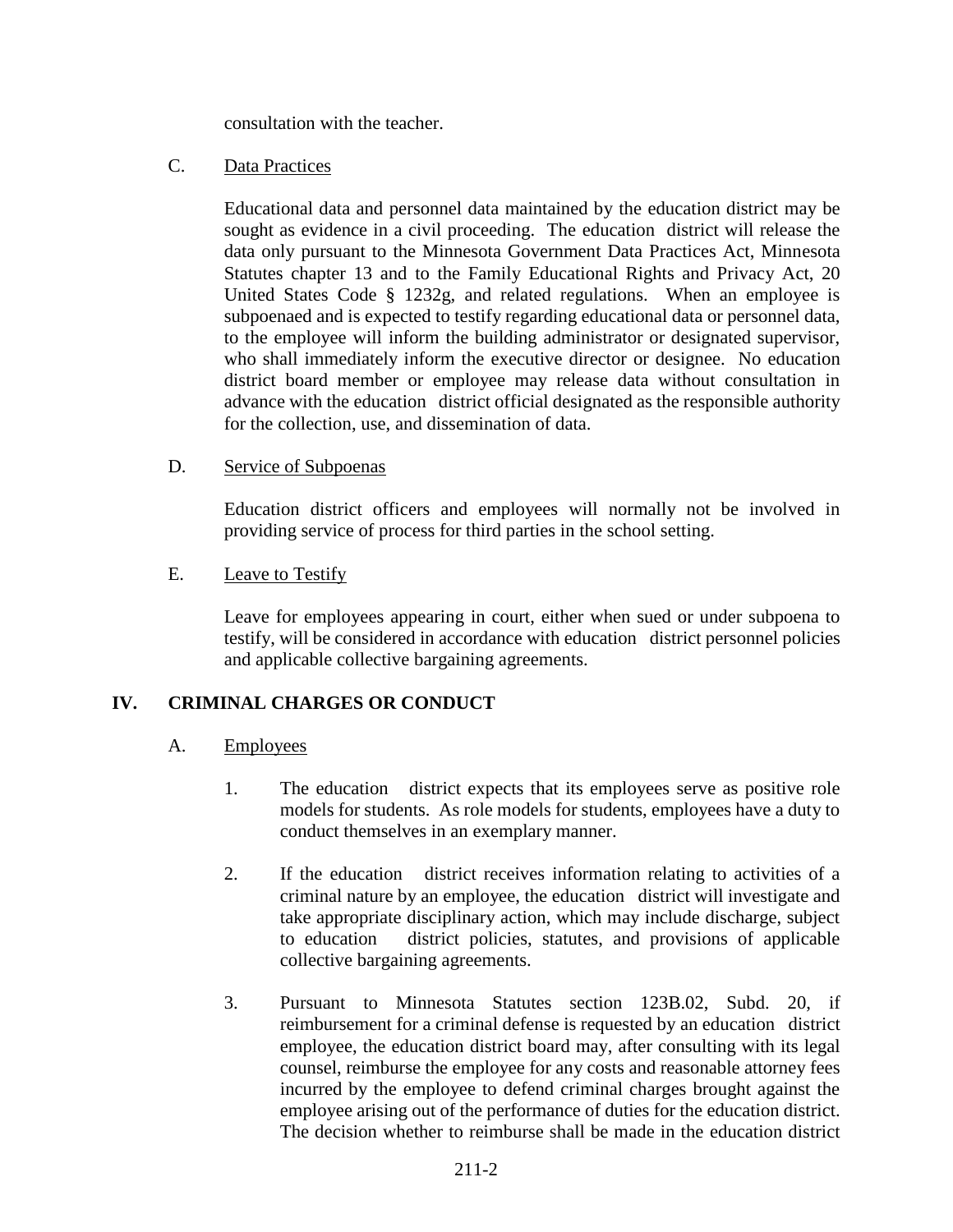board's discretion. An education district board member who is a witness or an alleged victim in the case may not vote on the reimbursement. If a quorum of the education district board is disqualified from voting on the reimbursement, the reimbursement must be approved by a judge of the district court.

## B. Students

The education district has an interest in maintaining a safe and healthful environment and in preventing disruption of the educational process. To promote that interest, the education district will take appropriate action regarding students convicted of crimes that relate to the school environment.

- C. Criminal Investigations
	- 1. The policy of the education district is to cooperate with law enforcement officials. The education district will make all efforts, however, to encourage law enforcement officials to question students and employees outside of school hours and off school premises unless extenuating circumstances exist, the matter being investigated is school-related, or as otherwise provided by law.
	- 2. If questioning at school is unavoidable, the education district will attempt to maintain confidentiality to avoid embarrassment to students and employees and to avoid disruption of the educational program. The education district will attempt to notify parents of a student under age 18 that police will be questioning their child. Normally, the executive director, principal, or other appropriate education district official will be present during the interview, except as otherwise required by law (Minnesota Statutes section 260E.22), or as otherwise determined in consultation with the parent or guardian.

# D. Data Practices

The education district will release to juvenile justice and law enforcement authorities educational and personnel data only in accordance with Minnesota Statutes chapter 13 (Minnesota Government Data Practices Act) and 20 United States Code section. 1232g (FERPA).

# **V. STATEMENTS WHEN LITIGATION IS PENDING**

The education district recognizes that when a civil or criminal action is commenced or pending, parties to the lawsuit have particular duties in reference to persons involved or named in the lawsuit, as well as insurance carrier(s). Therefore, education district board members or education district employees shall make or release statements in that situation only in consultation with legal counsel.